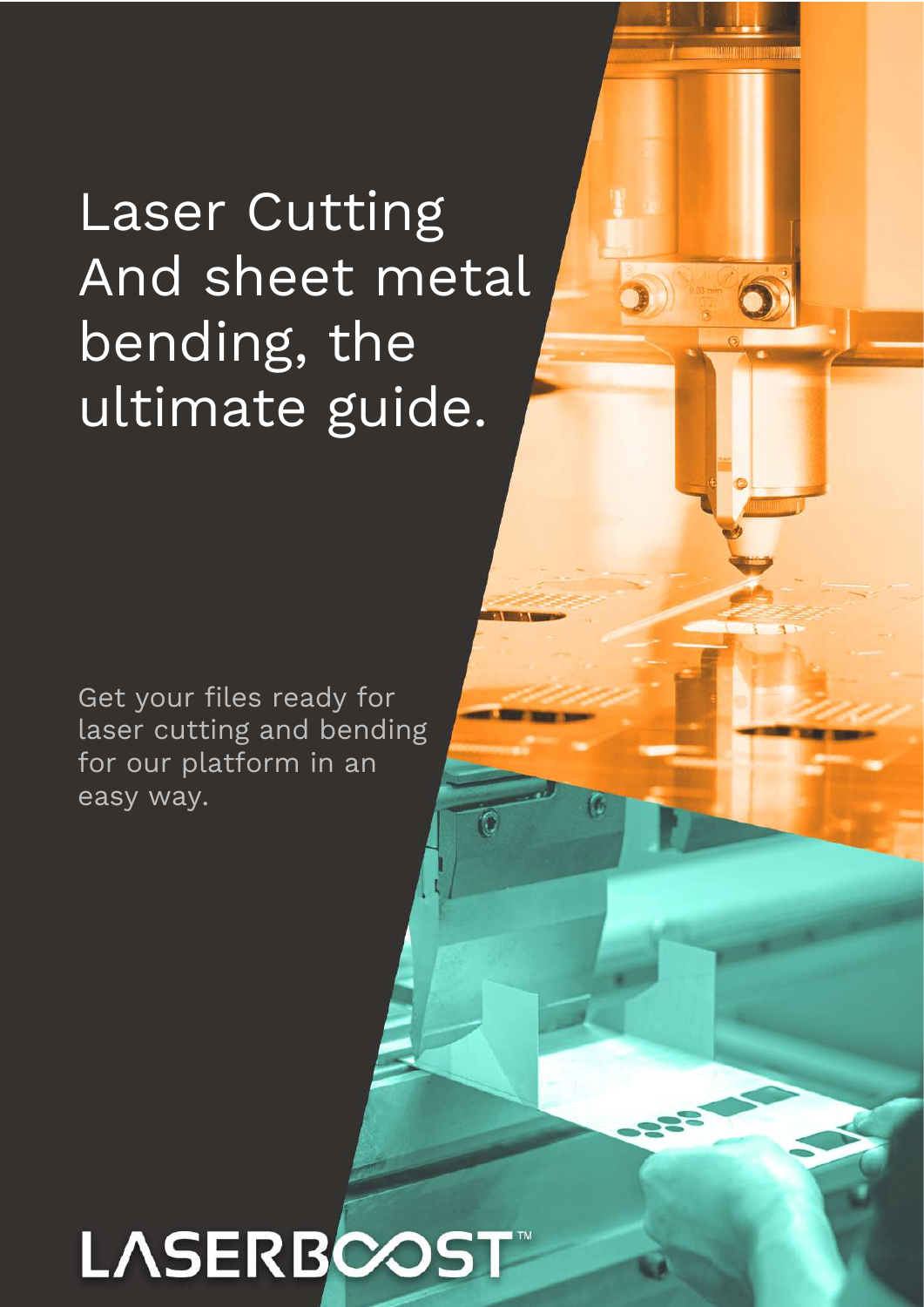*LaserBoost is designed to be easy and fast. Understanding some basic rules about our service is a key concept to boost the production of your file and our cutting process.*

### **Table of Contents**

### **LASER CUTTING**

- **1 - Supported Formats for Laser Cutting**
- **2 - Recommended software to create laser cutting files**
- **3 – Getting your files ready for laser cutting**
	- Scaling
	- Contents
	- Lines and Shapes
	- Text

#### **4 - Laser Cutting Process**

- Capabilities of the laser cutting process
- Limitations of the laser cutting process

#### **BENDING**

**5 - Supported Formats for Laser Cutting with Folding**

**6 - Recommended software for creating files for laser cutting with bending**

- **7 - Preparing your file for laser cutting with bending**
	- Scale
	- Content
	- Bending radius
	- Not supported geometries

#### **8 - Bending process**

- Capabilities of the bending process
- Limitations of the bending process

**#**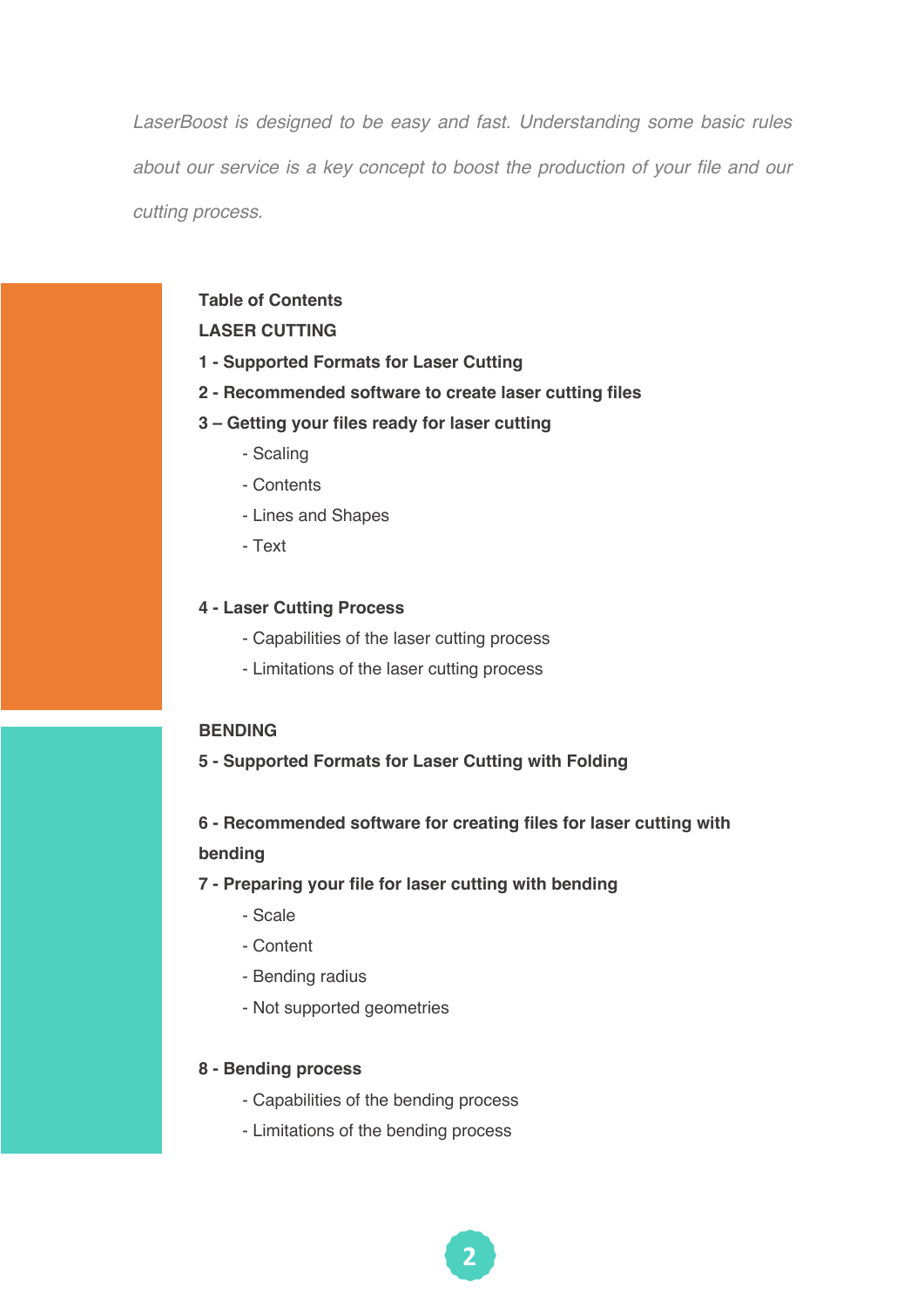# *LASER CUT*

## **1 - Supported formats for laser cutting**

We support a large number of vector formats, for these, our software is able to detect all the necessary parameters to show you a price on the fly.



Supported formats:

For .svg, .ai and .pdf files, we recommend to check the measurements detected by our automatic tool, these can be edited in the configurator itself. The scale of the format may be altered depending on the version of the file or program with which it is created.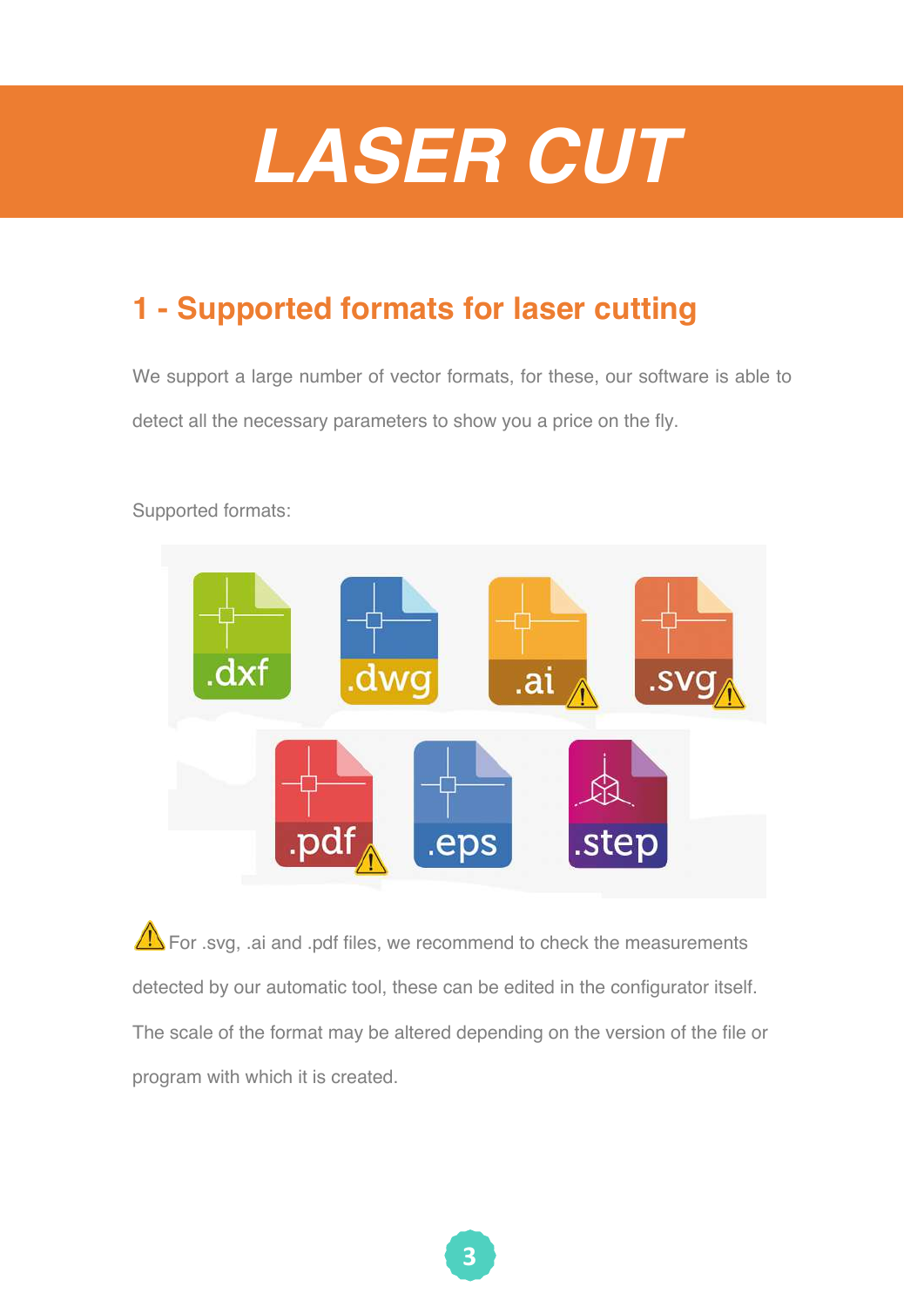For Adobe Illustrator (.ai) and PDF files, the parts of the file must be fully contained inside the canvas during file export. E.g. Most templates start with a DIN A4 background. If the part measures more than the paper format predefined by the program, the size of the background canvas must be modified to a larger format.

If you have any questions regarding the creation of your document, please contact us at info@laserboost.com

# **2 - Recommended software to create laser cutting files**

All existing CAD software can save or export files in the formats we support in our configurator. Here is a list of the programs we recommend:

| Software                                   | LaserBoost Compatible Formats          |
|--------------------------------------------|----------------------------------------|
| Adobe Illustrator™                         | .dxf I .dwg I .ai I .svg I .pdf I .eps |
| Autodesk Autocad™                          | .dxf I .dwg                            |
| SolidWorks™                                | .dxf I .dwg                            |
| Inkscape <sup><math>TM</math></sup> (free) | .dxf l .svg l .pdf l .eps              |
| $QCad^{TM}$ (free)                         | .dxf I .dwg I .svg                     |
| Autodesk Fusion360™(free)                  | .dxf I .dwg                            |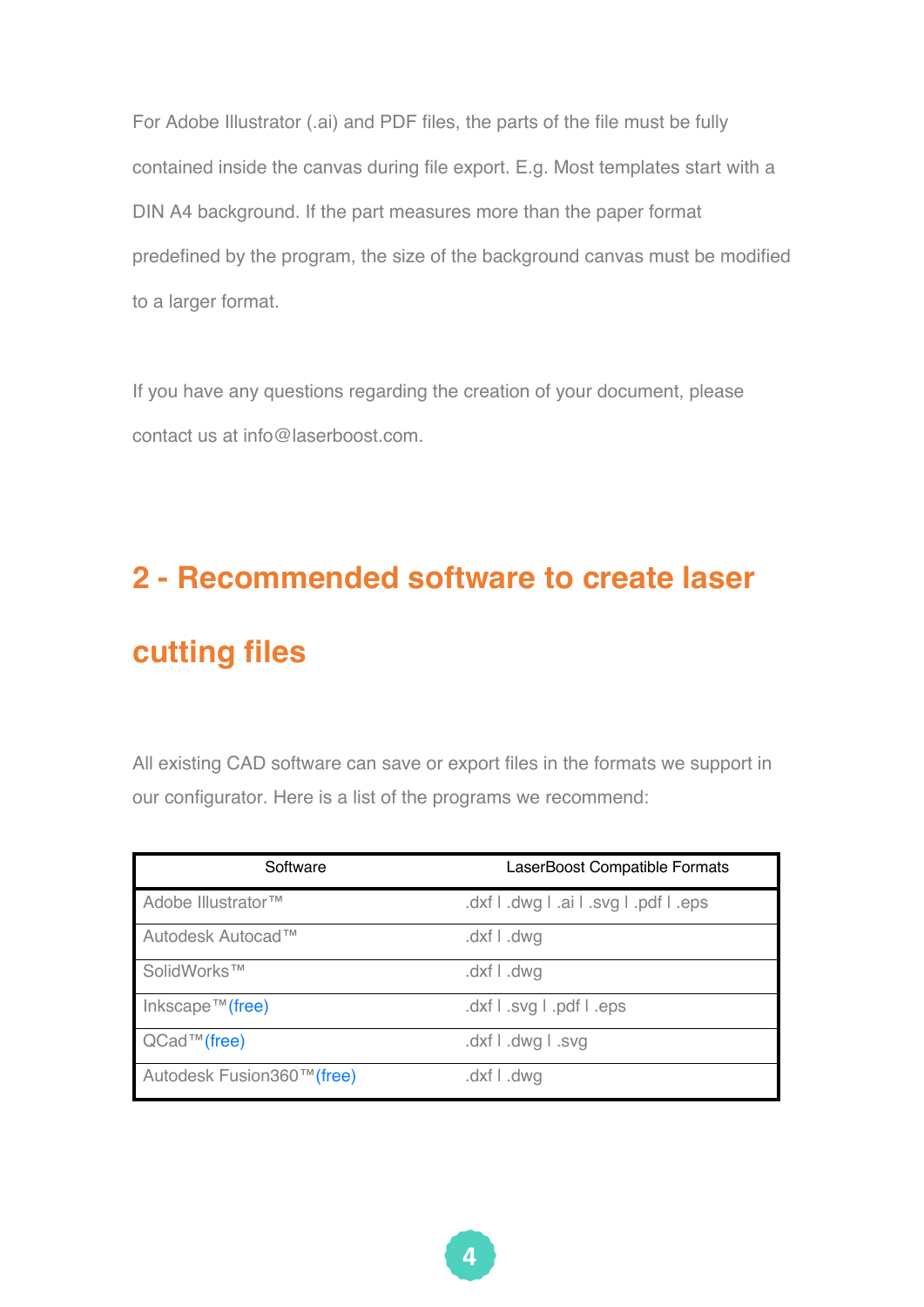Adobe Illustrator™ and Inkscape™ are the most versatile, designed for both technical and artistic design, with a wide range of export formats options and easy to use.

Autodesk Autocad™ and QCad™ are the industry standard for 2D CAD drawing.

Solidworks™ and Autodesk Fusion360™ are 3D drawing software intended for engineering and mechanical design. Both can also export to 2D compatible formats.

Remember that it is necessary to upload the parts free of dimensions, boxes, drawing templates and in real scale 1:1 in millimeters.

If you have any questions regarding the creation of your document, please contact us at info@laserboost.com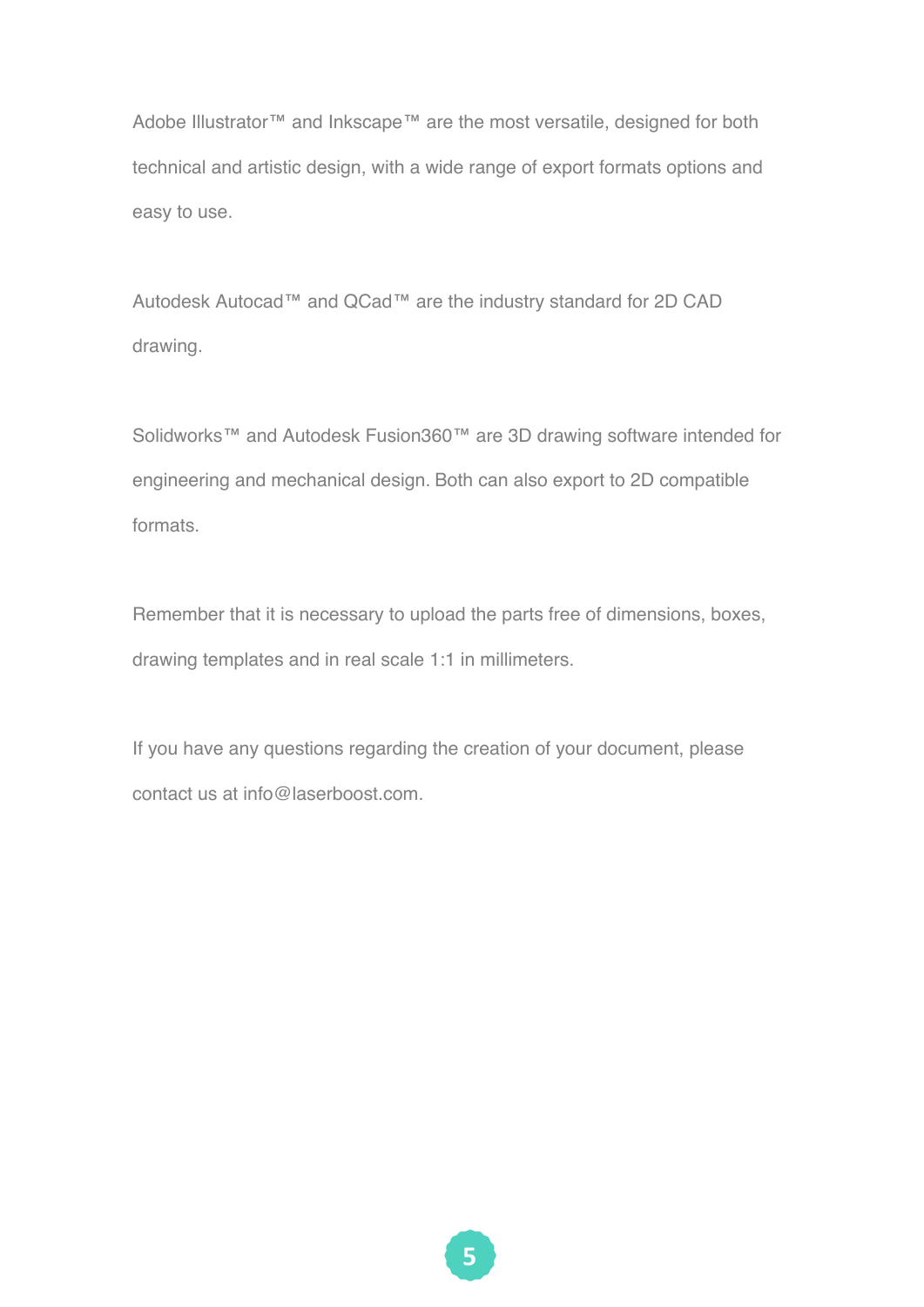# **3 – Getting your files ready for laser cutting**

Here are the 4 basic points to keep in mind so that your parts are ready for our configurator.

### **> Scale**

Your part must be the exact size you want it to be cut, in 1:1 scale. If you want the part in a different size than the original you must indicate it in the configurator. The units in which you must upload your file are millimeters (mm).

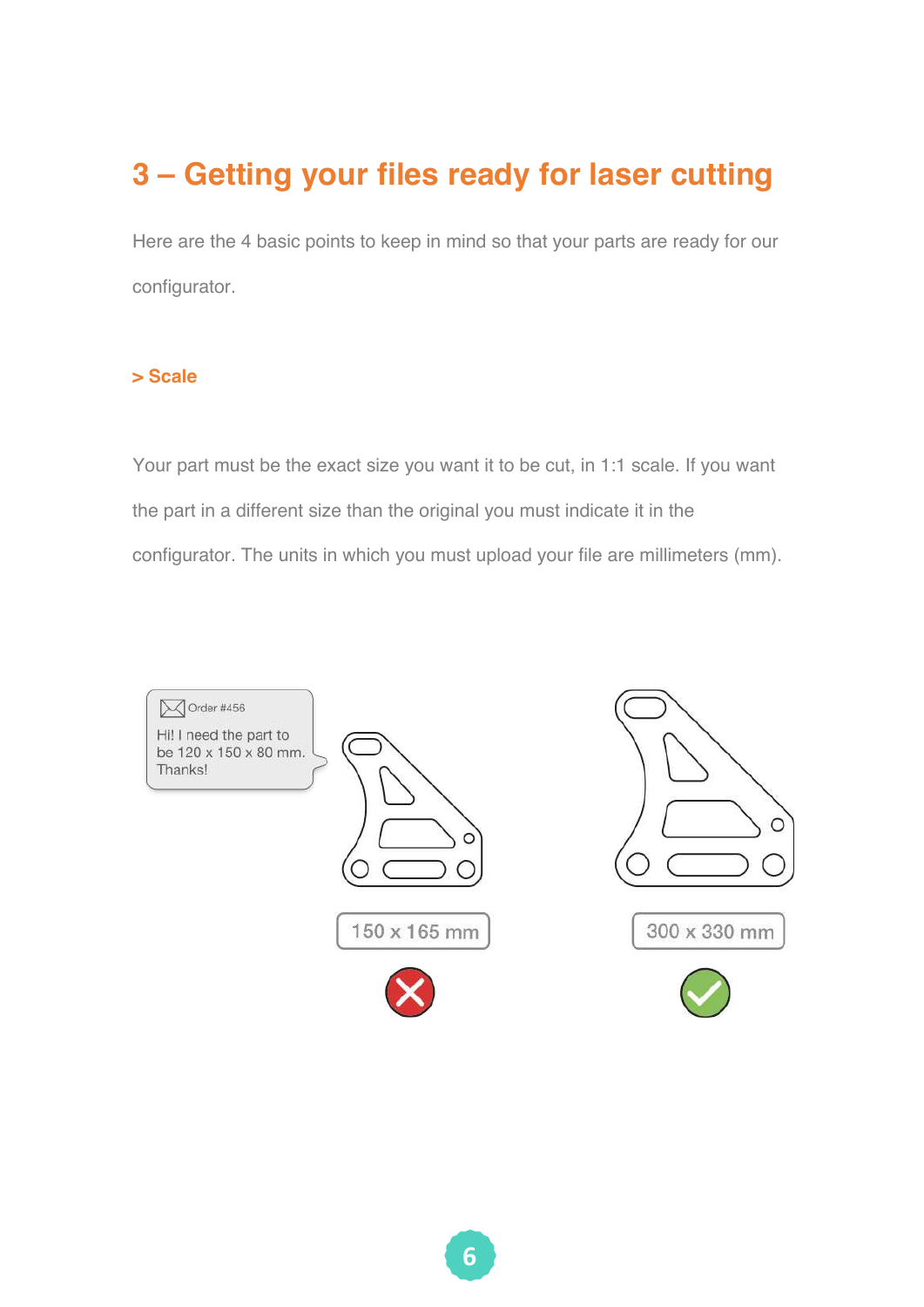

Your file should contain only the lines to be cut. To avoid problems and delays, your design should be free of dimensions, notes, borders and objects that should not be fabricated.



### **> Lines and Shapes**

Your designs must be free of open points and intersections. Our process handles all lines in your design as a cutting lines, so an open area will be left without a full cut and an intersecting lines will generate an extra cut. Make sure your designs do not contain any of these elements if they are not really necessary.



**(**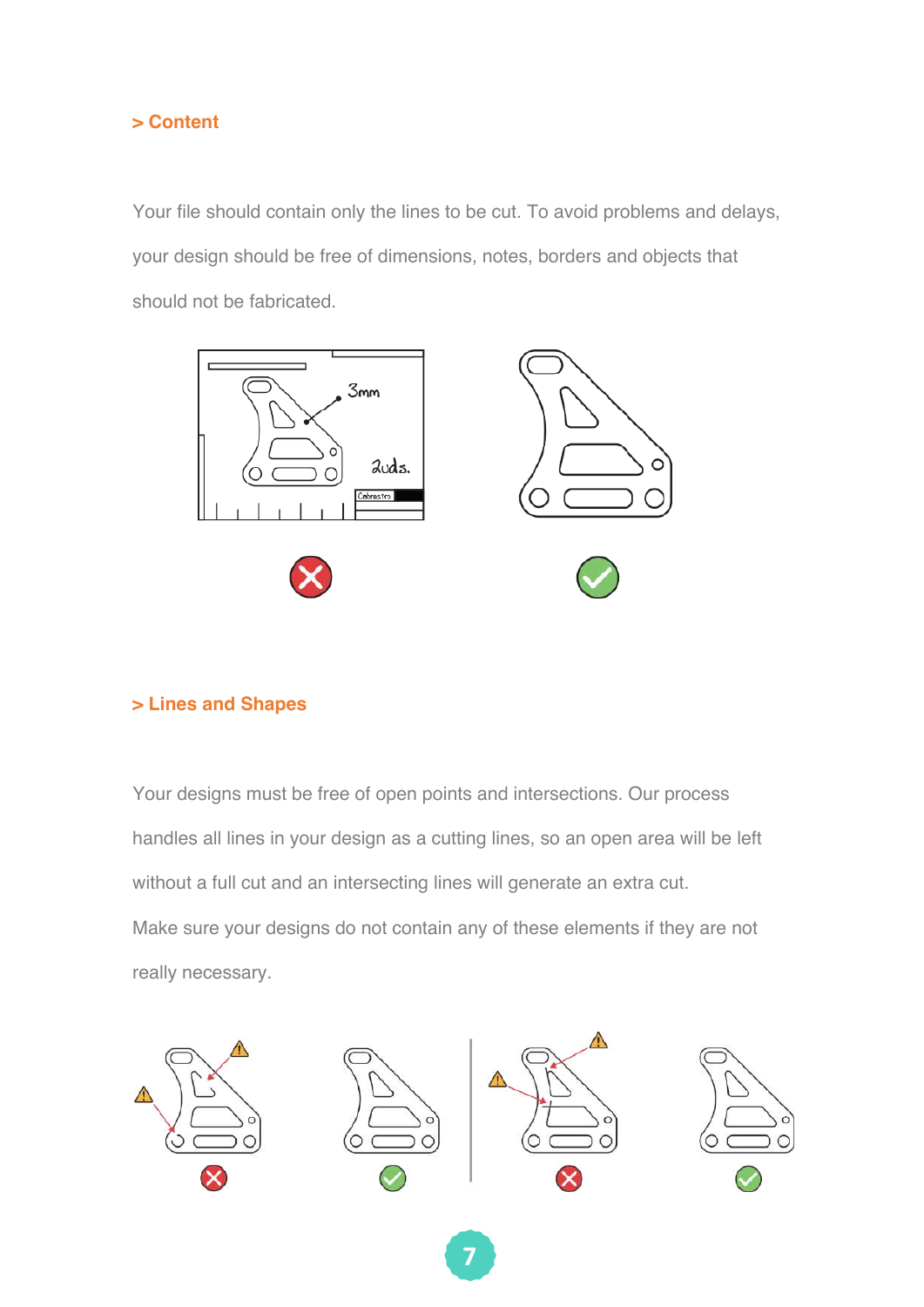

There are some fantastic typographies, but we don't have all the existing fonts on our devices. To avoid getting the wrong view of your text we need you to convert the texts to outlines.



In most CAD programs, the functionality of converting text into shapes is called "explode" or "explode text".

In Adobe iLlustrator™ this can be done by selecting the text and clicking on the Text Menu>Create Outlines.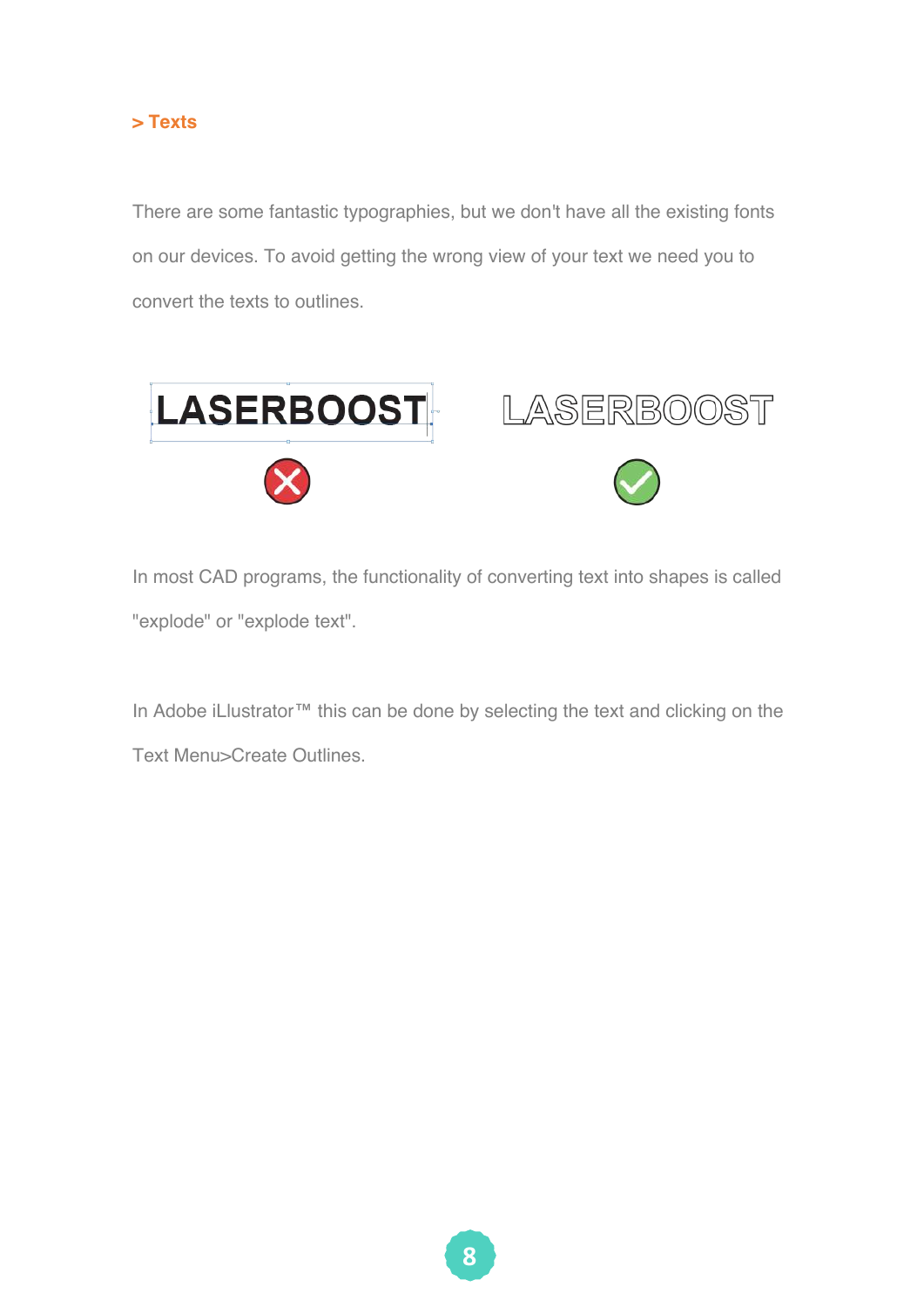### **4 - Laser cutting process**

Our precision and maximum measurementst:







 $1000 \times 2000$  mm Tamaño de nuestros formatos de corte



The dimensions of our sheet metal formats coincide with the maximum dimensions we can produce per part (1000 x 2000mm). If you need more space for your creations, please contact us at info@laserboost.com

At LaserBoost we are open to special requests. If you need a material that is not in our online stock please contact us, we will look for the raw material in our authorized suppliers.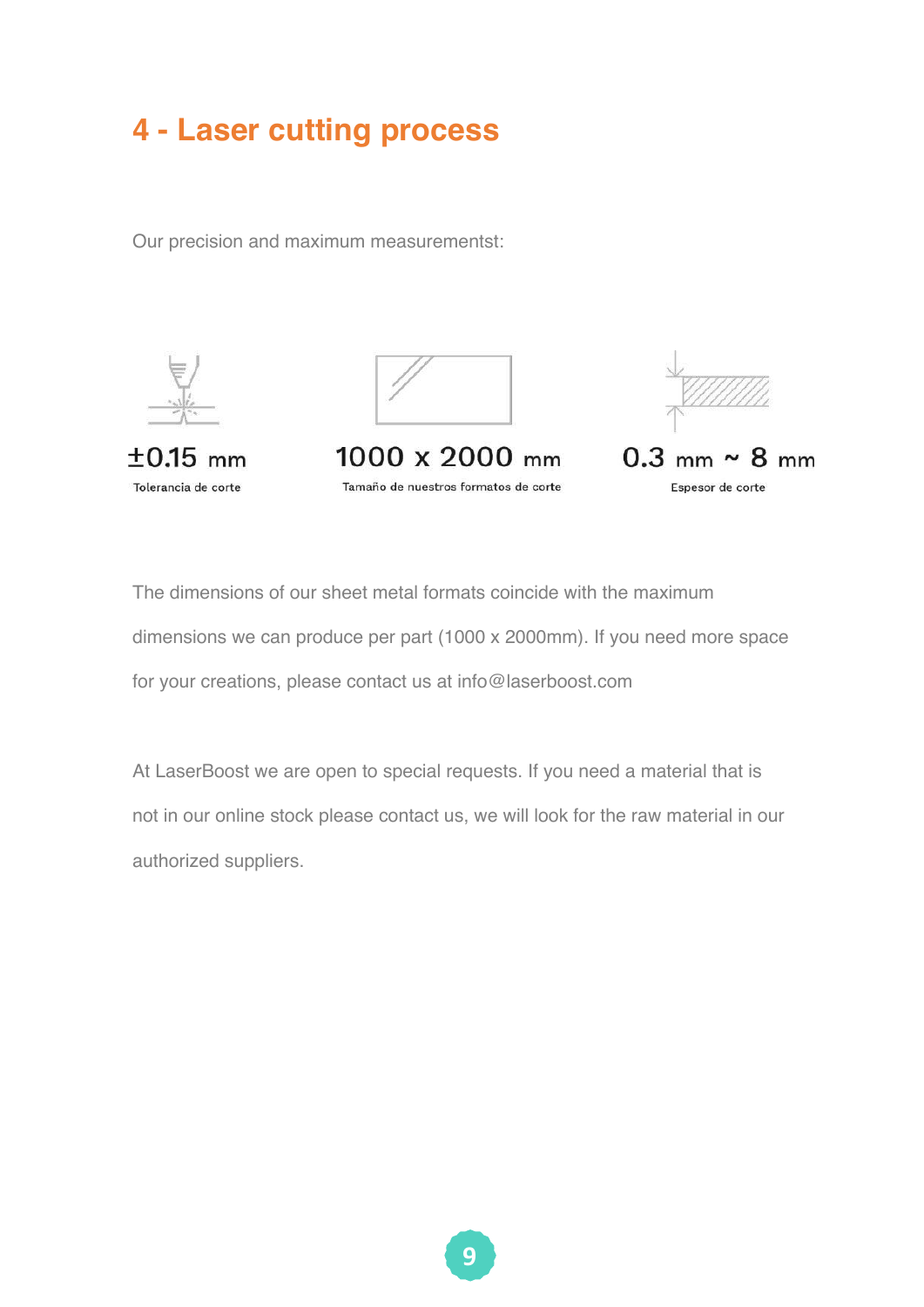### **> Limitations on shapes and holes**

Our process has geometric limitations depending on the thickness of the material to be cut. We show below the minimum hole diameter values according on the thickness to guarantee a clean cut and finish.

| thickness (t)     | Minimum diameter<br>$(d)^*$ |         |
|-------------------|-----------------------------|---------|
| 0.5mm             | ø0.5mm                      |         |
| 1.0mm             | ø0.5mm                      | Q       |
| 1.2mm             | ø0.5mm                      |         |
| 1.5mm             | $\varnothing$ 1.0mm         |         |
| 2.0 <sub>mm</sub> | $\varnothing$ 1.0mm         | $t\top$ |
| 3.0mm             | ø2.0mm                      |         |
| 4.0mm             | ø3.0mm                      |         |
| 5.0mm             | ø4.0mm                      |         |
| 6.0mm             | ø5.0mm                      |         |
| 8.0mm             | ø6.0mm                      |         |

\*In aluminum, the minimum diameter is equal to the thickness value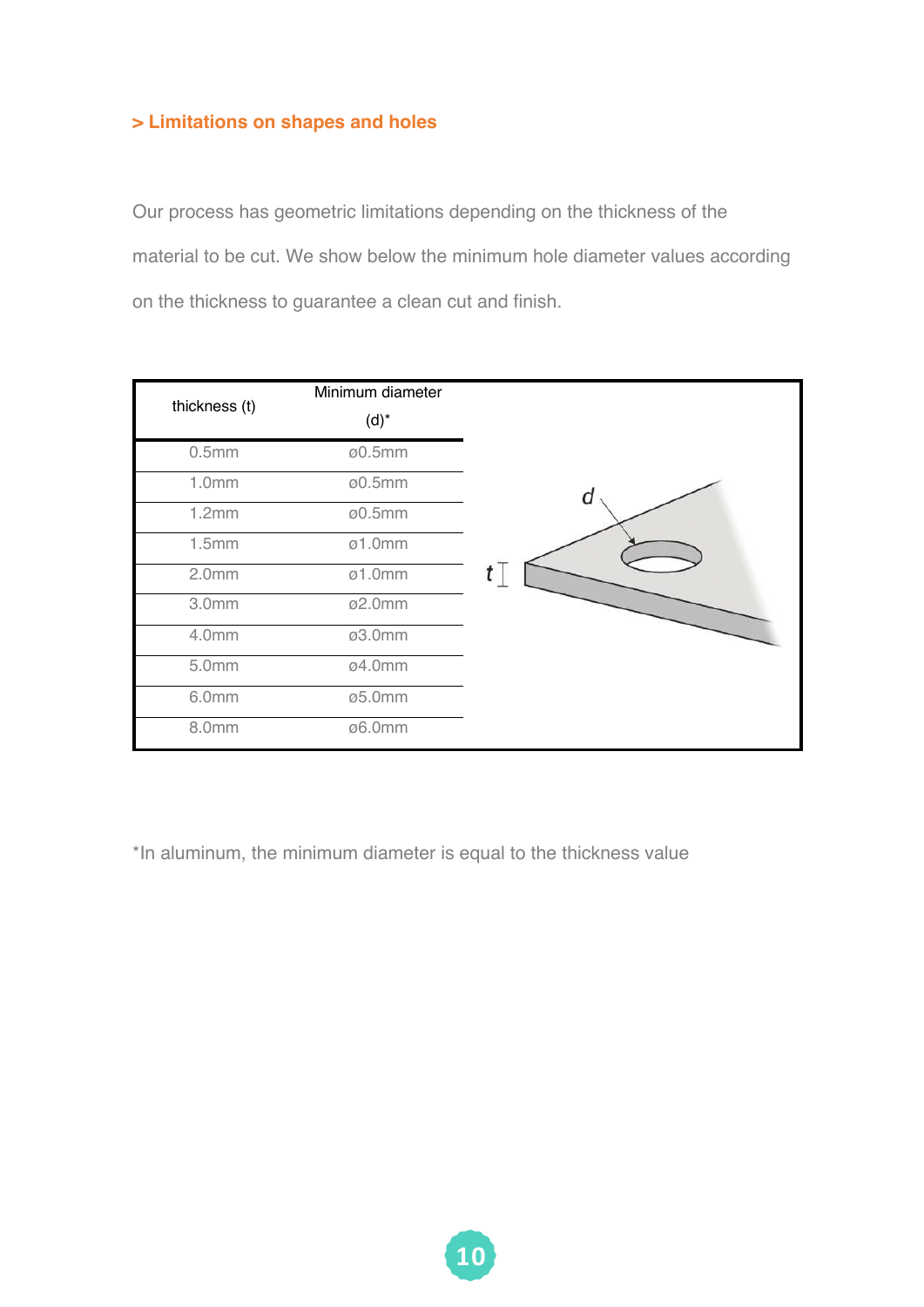#### **> Minimum measure between shapes**

There is a minimum distance between closed shapes to be cut in the same part, also depending on the thickness..

| thickness (t)     | Minimum distance<br>$(s)$ ** |   |
|-------------------|------------------------------|---|
| 0.5mm             | $\varnothing$ 1.0mm          |   |
| 1.0mm             | $\varnothing$ 1.0mm          | S |
| 1.2mm             | $\varnothing$ 1.0mm          |   |
| 1.5mm             | $\varnothing$ 1.0mm          |   |
| 2.0 <sub>mm</sub> | $\varnothing$ 1.0mm          | t |
| 3.0mm             | $\varnothing$ 1.0mm          |   |
| 4.0mm             | ø2.0mm                       |   |
| 5.0mm             | ø2.0mm                       |   |
| 6.0mm             | ø2.0mm                       |   |
| 8.0mm             | ø2.0mm                       |   |

\*\*In aluminum, the minimum distance is equal to half the thickness value.

It is possible to properly manufacture parts that do not comply with the Minimum Hole Sizes and/or Minimum measurement between shapes tables, however, the correct cutting result is not guaranteed by LaserBoost if the specifications of these tables are not met.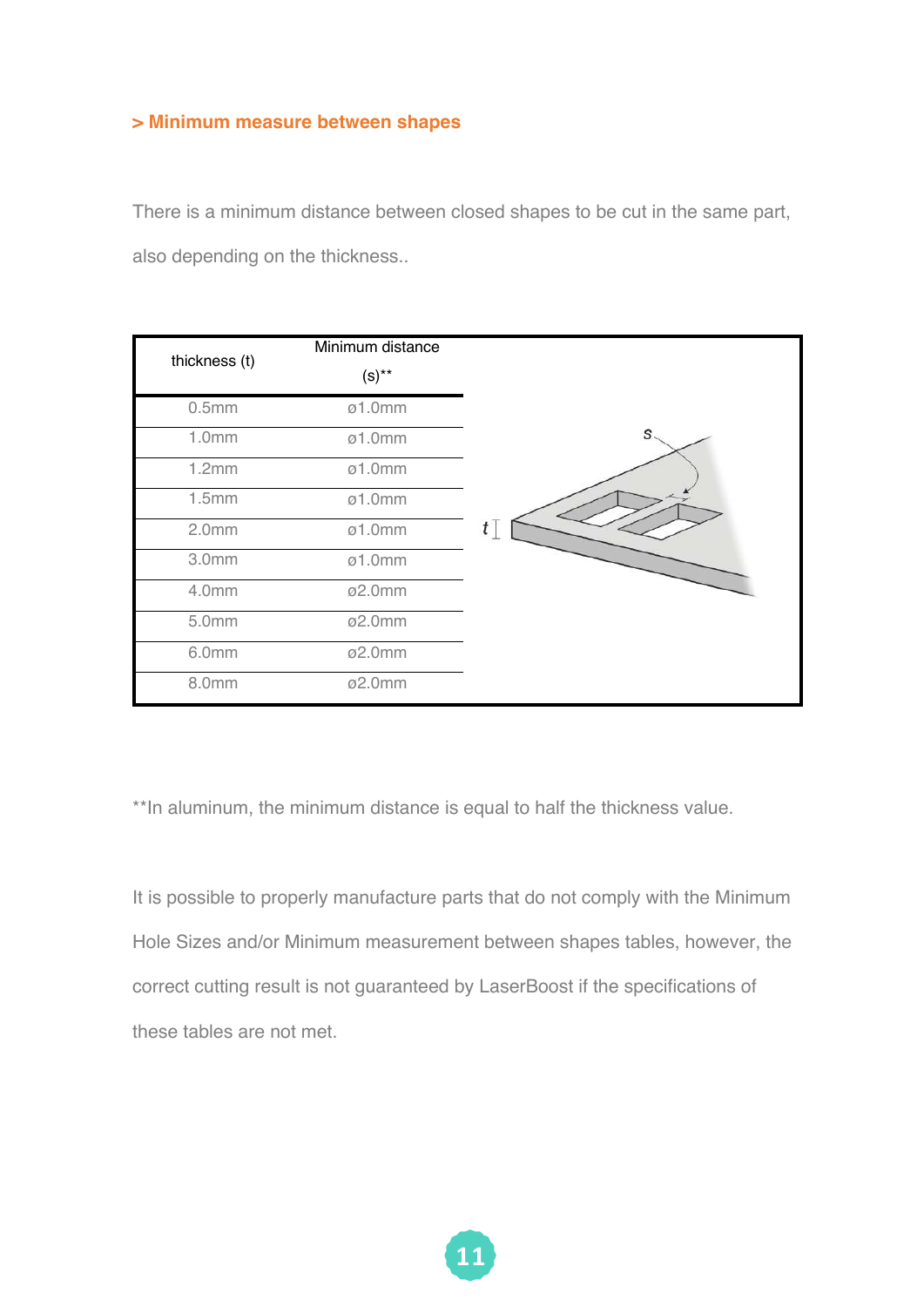In addition to the non-correlation between the design and these tables, the quality of the cut may be affected by factors such as the existence of areas on the part with a high concentration of cut, among others.

You can find more information about these cases in our Terms and Conditions of Service on our website.

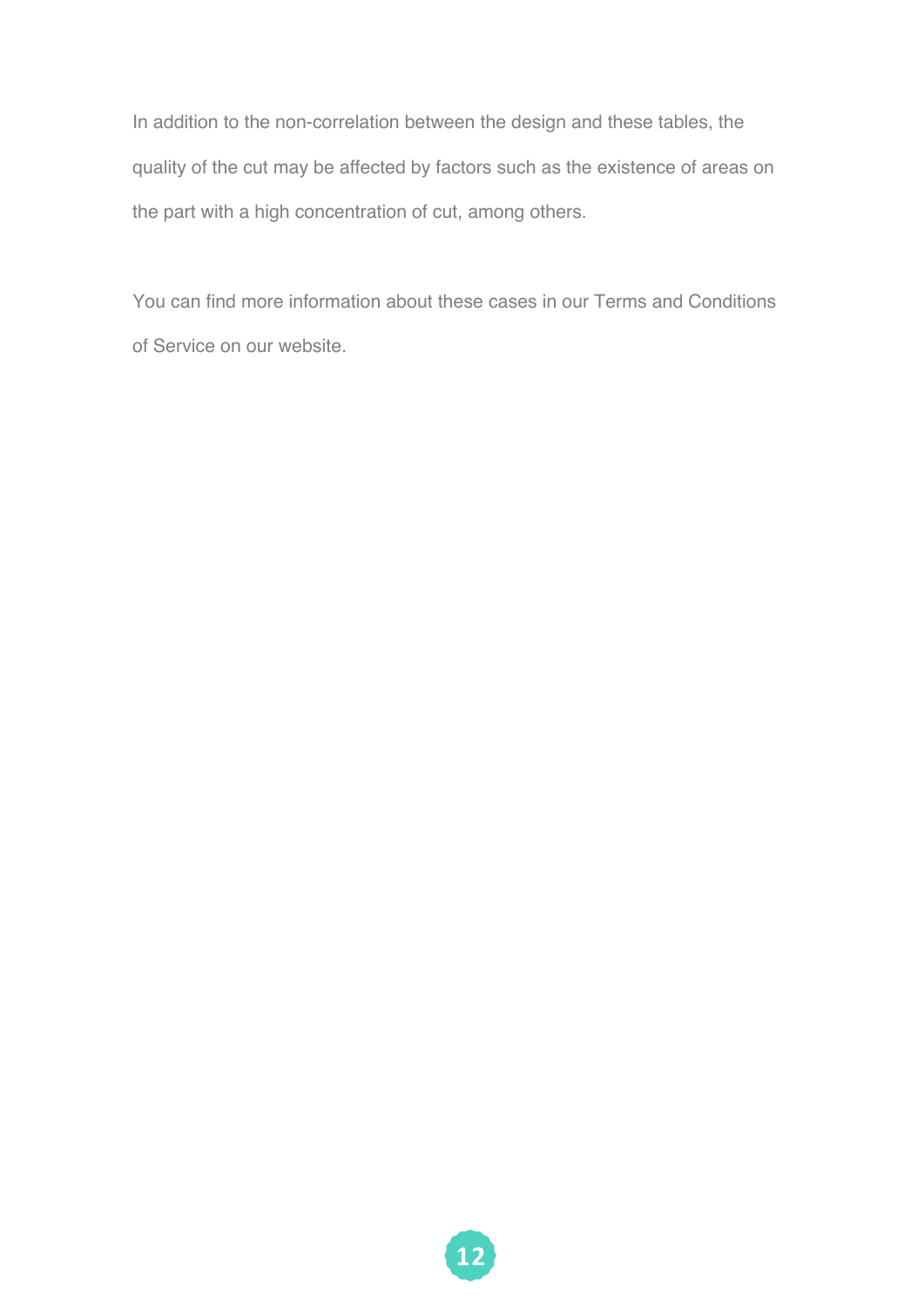# *LASER CUT with FOLDING*

# **5 - Supported Formats for laser cutting with bending**

For laser cut and bending parts we support the following file formats:



Our technical team will always review your order before manufacturing it.

If you have any questions about creating your document, contact us at

info@laserboost.com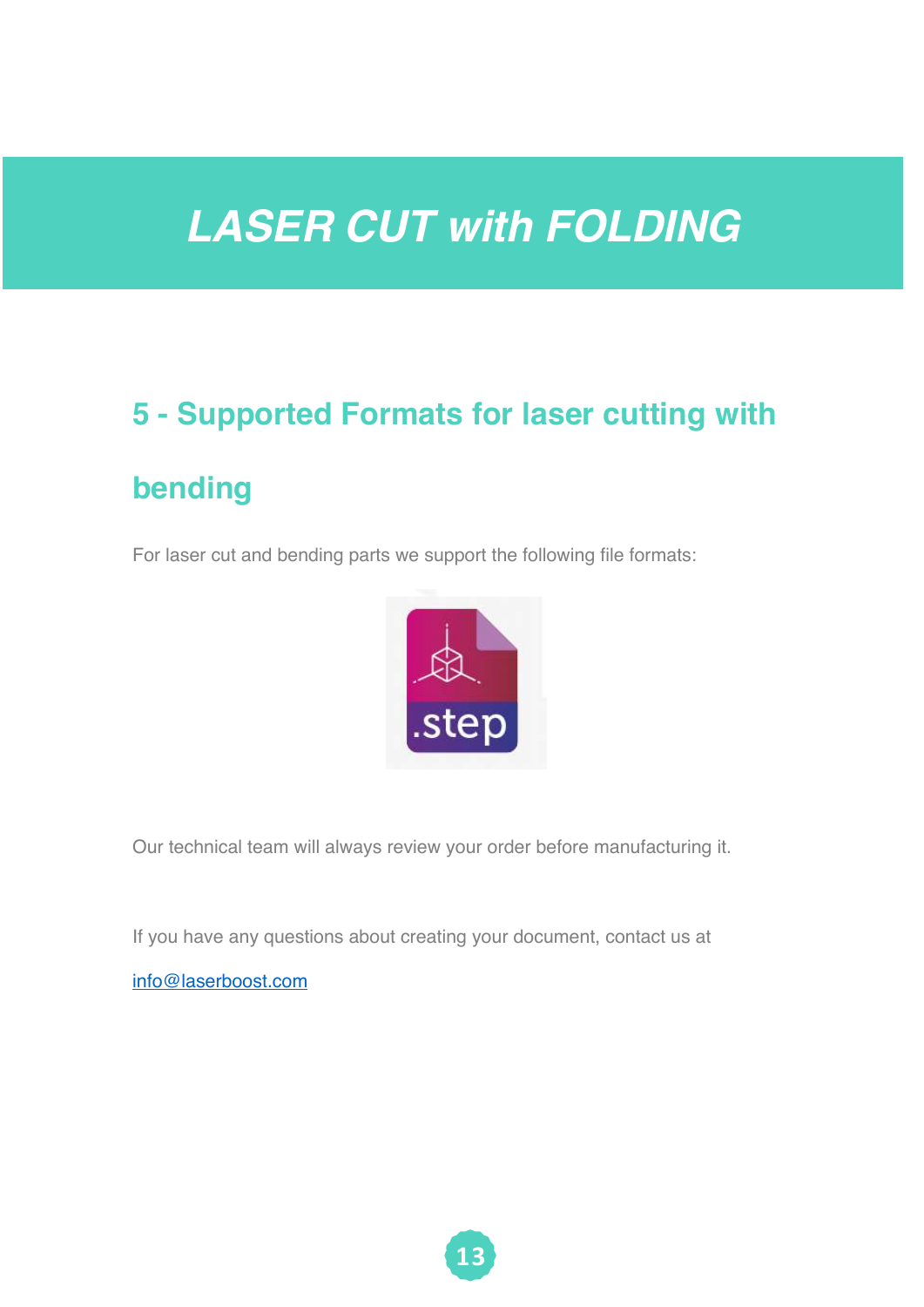# **6 - Recommended software to create laser**

### **cutting and bending files.**

All CAD software can save and export files in the formats that we support in our online configurator. Here is a list of our recommendations.

| Software                       | LaserBoost Compatible Formats |
|--------------------------------|-------------------------------|
| Autodesk Fusion360™(free)      | .step                         |
| SolidWorks <sup>™</sup> (free) | .step                         |
| Autodesk Inventor™ (free)      | .step                         |
| Catia™                         | .step                         |
| PTC Creo™                      | .step                         |

Autodesk Fusion360™ is the easiest way to start designing your first sheet metal parts, it's easy, intuitive and internet is full of tutorials to learn. SolidWorks™ and Autodesk Inventor™ are the most widely used free version applications in the industry. The payment options shown here, Catia™ and PTC Creo™, have a very powerful and complete bending sheet metal drawing modules.

Remember that it is necessary to upload the parts free of dimensions, boxes, drawing templates and in real scale 1:1 in millimeters.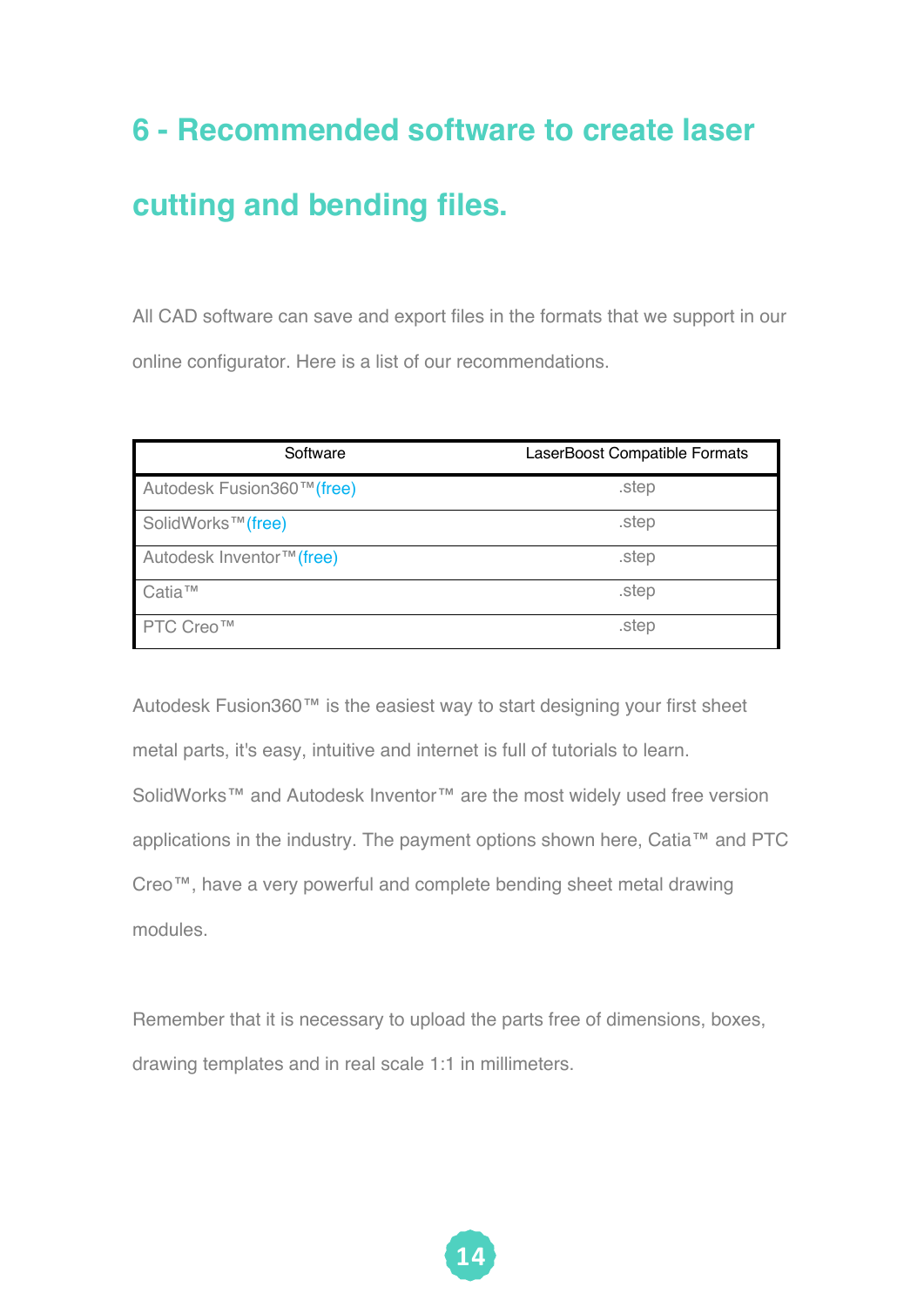# **7 - Preparing your file for laser cutting**

### **> Scale**

Your part must be the exact size you want it to be manufactured (1:1 scale), in millimeters. For parts with cutting and bend processes, the measurements cannot be edited in the configurator, for different measurements you will have to modify the file in your CAD software.



### **> Content**

Your file must contain only the part to be manufactured. The indications, notes

or dimensions will be omitted during on the file.

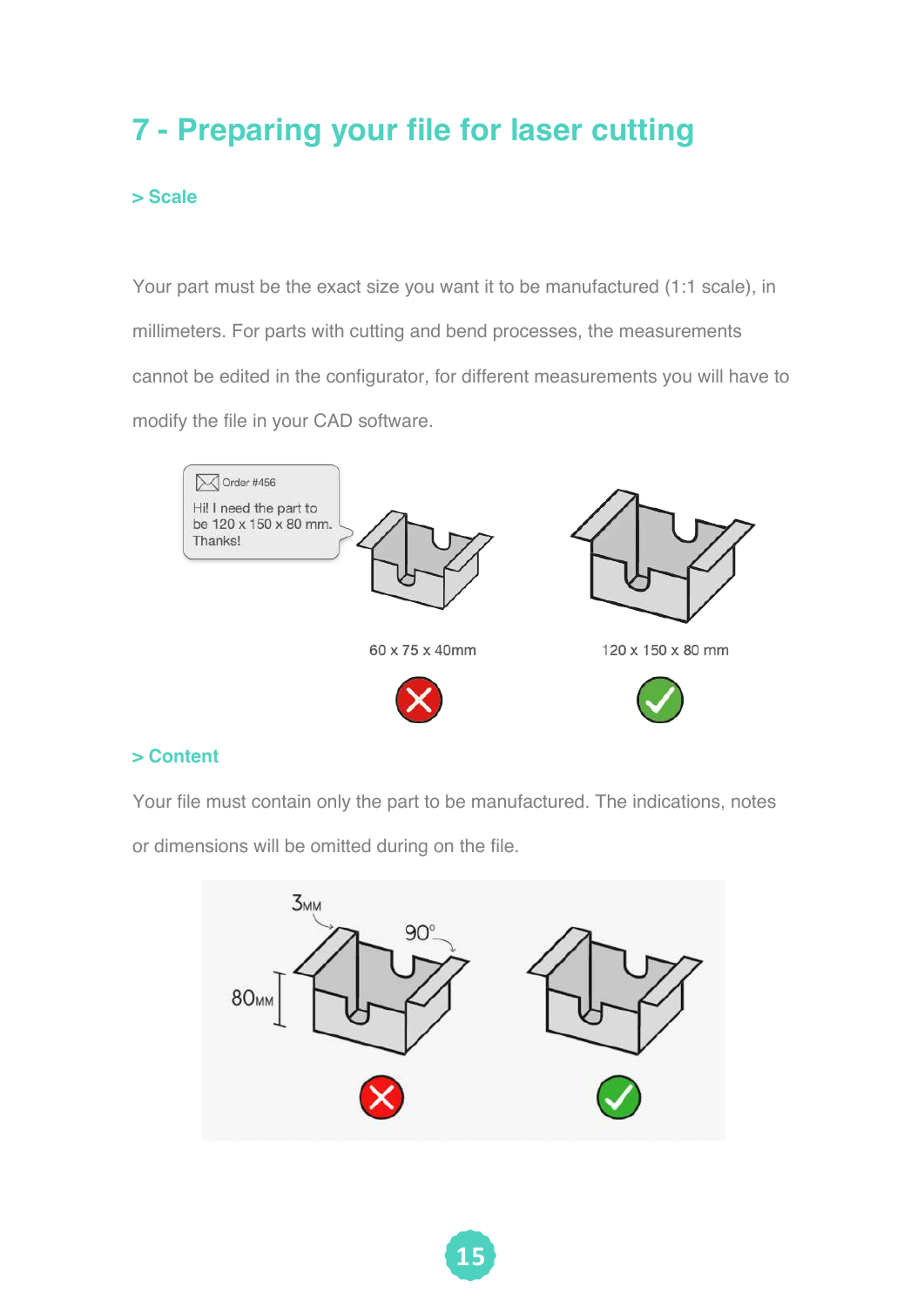### **> Bending**

Our bending forming technology is what is commonly called "air bending". Your designs must meet the following industry standard guidelines in order to be processed correctly.

All bends in your creation must have curvature, that is, they must have a bend radius. We do not support files with folds without a radius.



The inner radius of the folds of your creation must have equal value to the thickness of the sheet metal.



**16**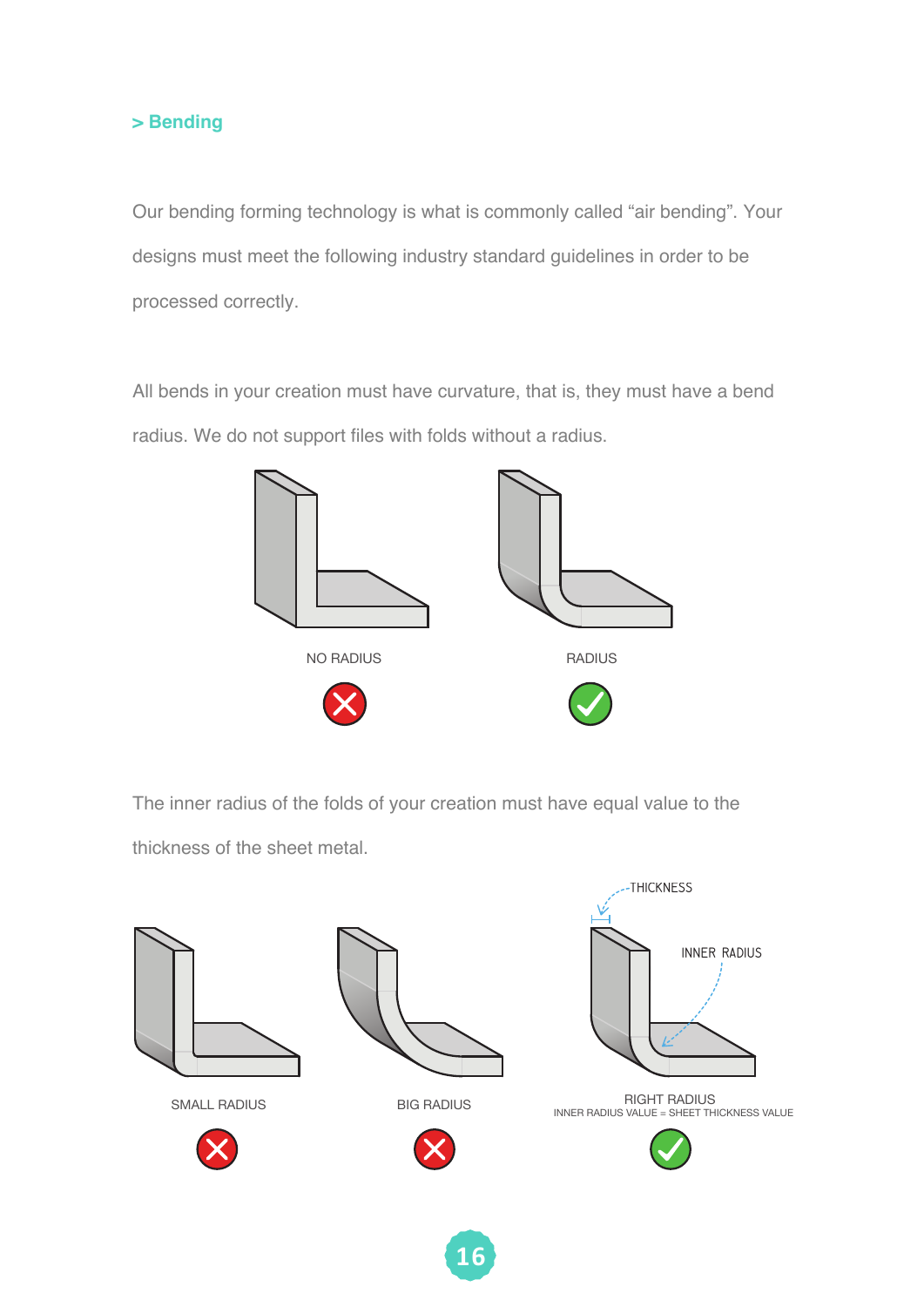### **> Not supported geometries**

At LaserBoost we have our own manufacturing facilities that allow us to have absolute control over the production, capacity, quality and finishes of the parts. Our online configurator detects if all the required manufacturing processes to create your part are available in our facilities.

We work every day to offer more and more industrial processes online. At this time, productions with the following operations cannot be manufactured:

**I - Chamfers and countersinks**. It includes shapes that are not perpendicular to the sheet, even it is present on the edges, holes or perforations.

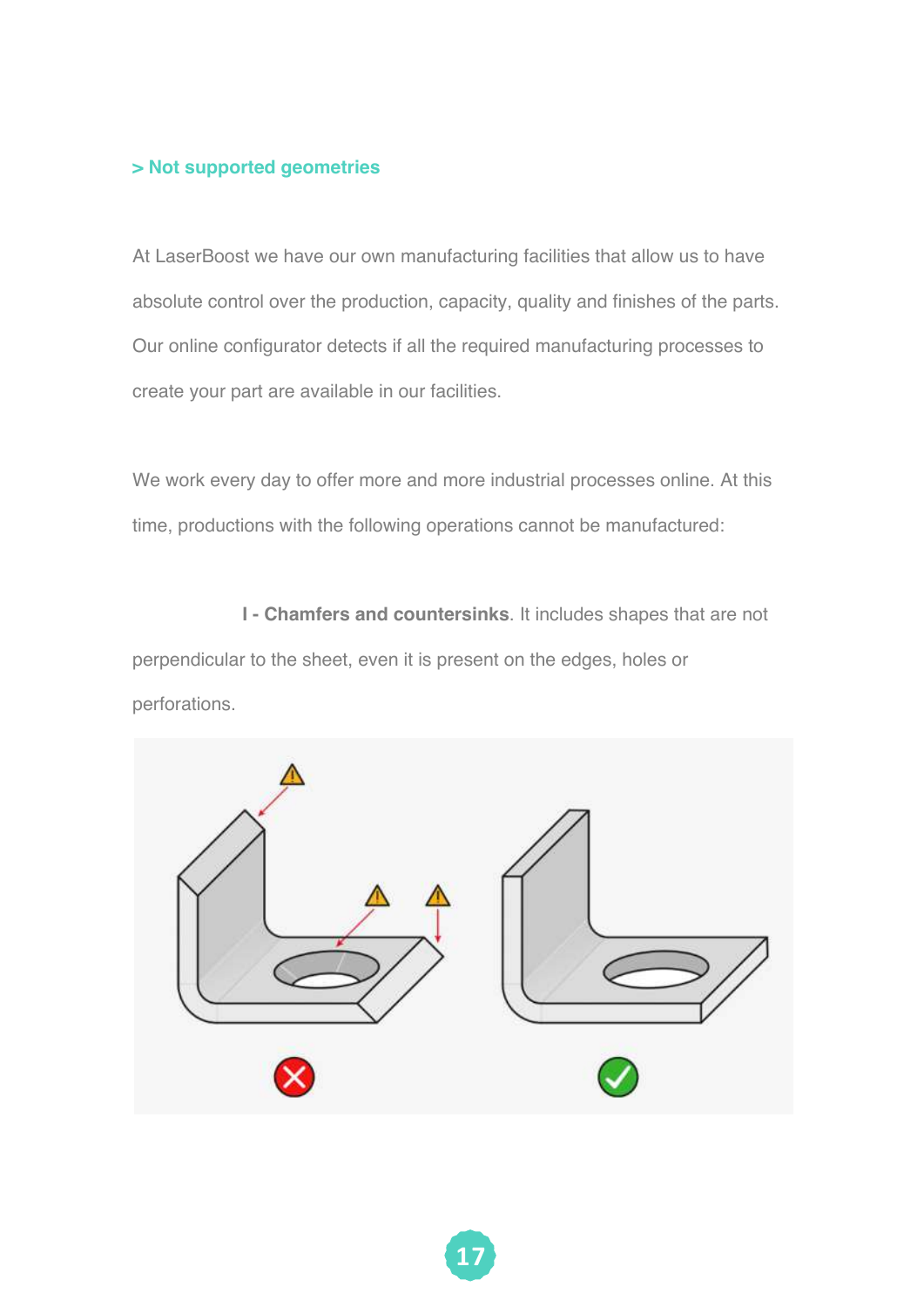**II - Rounding**. It includes rounded shapes that affect on the metal thickness, even it is present on the edges, holes or perforations.



**IV - Perforations not perpendicular to the sheet**. Our laser process always cuts perpendicularly against the surface of the sheet, it is not possible to reproduce angle cut shapes.

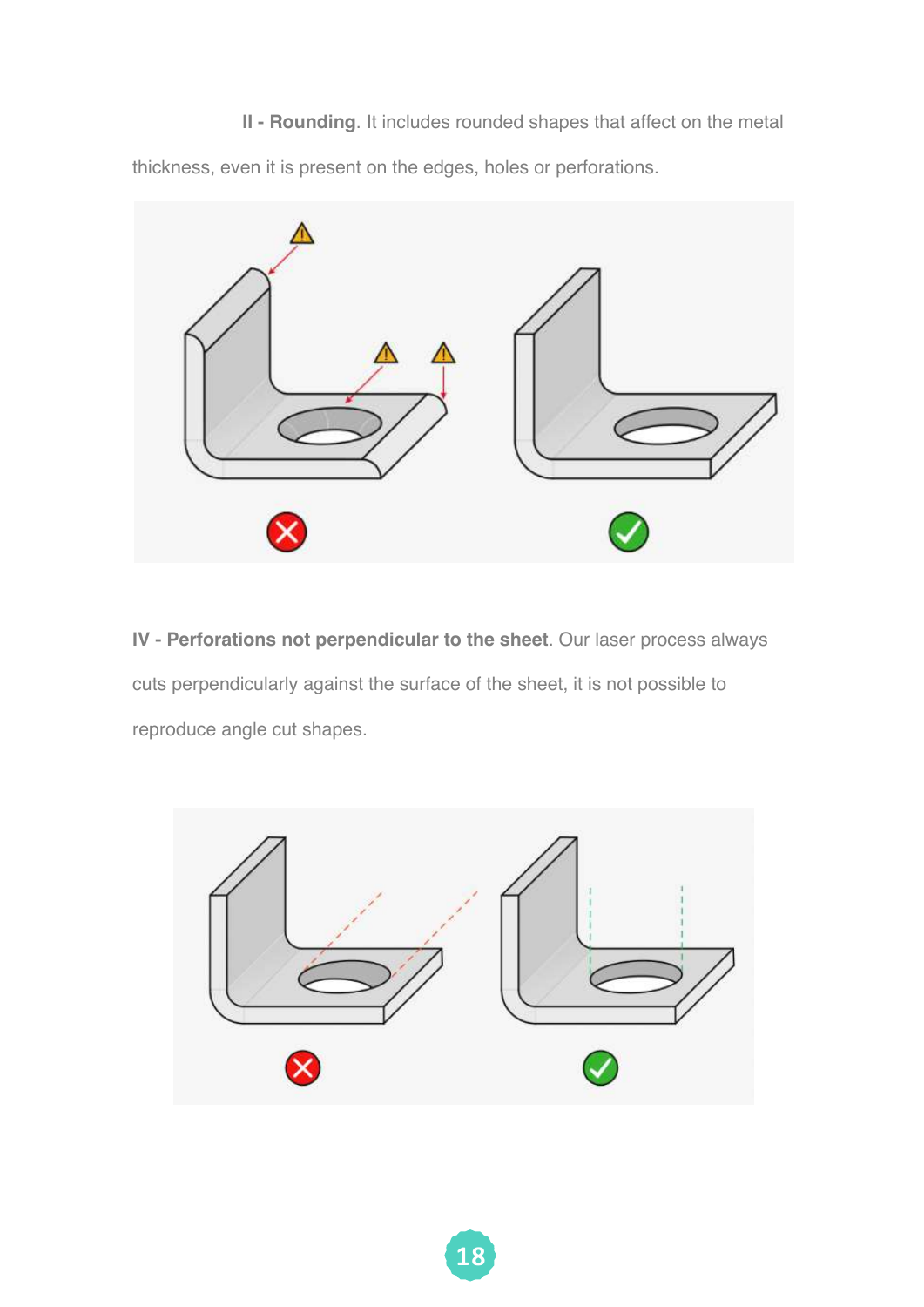### **8 - Laser cutting process**

Our accuracy and maximum measurements:



The measurements of our sheet formats coincide with the maximum measurements that we can make per part in unfolded mode. If you need more space for your creations, contact us.

At LaserBoost we are open to special requests. If you need a material that is not in our web stock, please contact us, we will look for that material in our authorized suppliers.

### **> Minimum folding height measurement**

In order to be able to fold the parts correctly and safely, we need the fold heights to meet a minimum value depending on the selected thickness. Compliance with this measure is imperative for security reasons of our human team.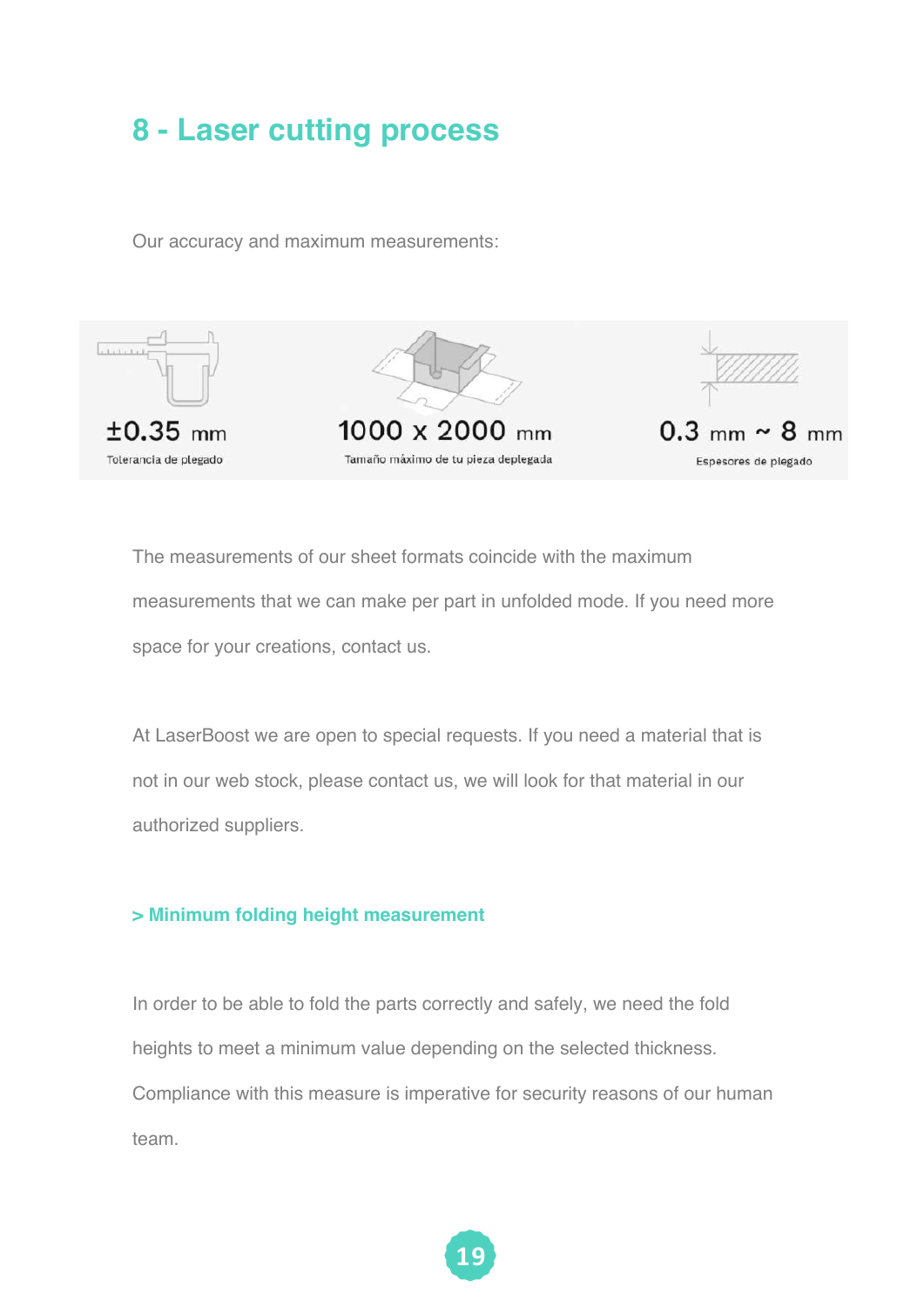| thickness (t)     | Minimum distance (b) |   |
|-------------------|----------------------|---|
| 0.5mm             | 5mm                  |   |
| 1.0mm             | 5mm                  |   |
| 1.2mm             | 6mm                  |   |
| 1.5mm             | 8mm                  |   |
| 2.0 <sub>mm</sub> | 9mm                  |   |
| 3.0mm             | 12mm                 | b |
| 4.0mm             | 18mm                 |   |
| 5.0mm             | 23mm                 |   |
| 6.0mm             | 29mm                 |   |
| 8.0mm             | 36mm                 |   |

### **> Minimum distance between bending and shapes.**

During the folding process, forces appear that expand and compress the material in the areas close to the fold. Any cut shape that is closer to the fold than the measurements listed below may be subject to warping.

| thickness (t)     | Minimum distance (f) |  |
|-------------------|----------------------|--|
| 0.5mm             | 5mm                  |  |
| 1.0mm             | 5mm                  |  |
| 1.2mm             | 6mm                  |  |
| 1.5mm             | 8mm                  |  |
| 2.0 <sub>mm</sub> | 9mm                  |  |
| 3.0mm             | 12mm                 |  |
| 4.0mm             | 18mm                 |  |
| 5.0mm             | 23mm                 |  |
| 6.0mm             | 29mm                 |  |
| 8.0mm             | 36mm                 |  |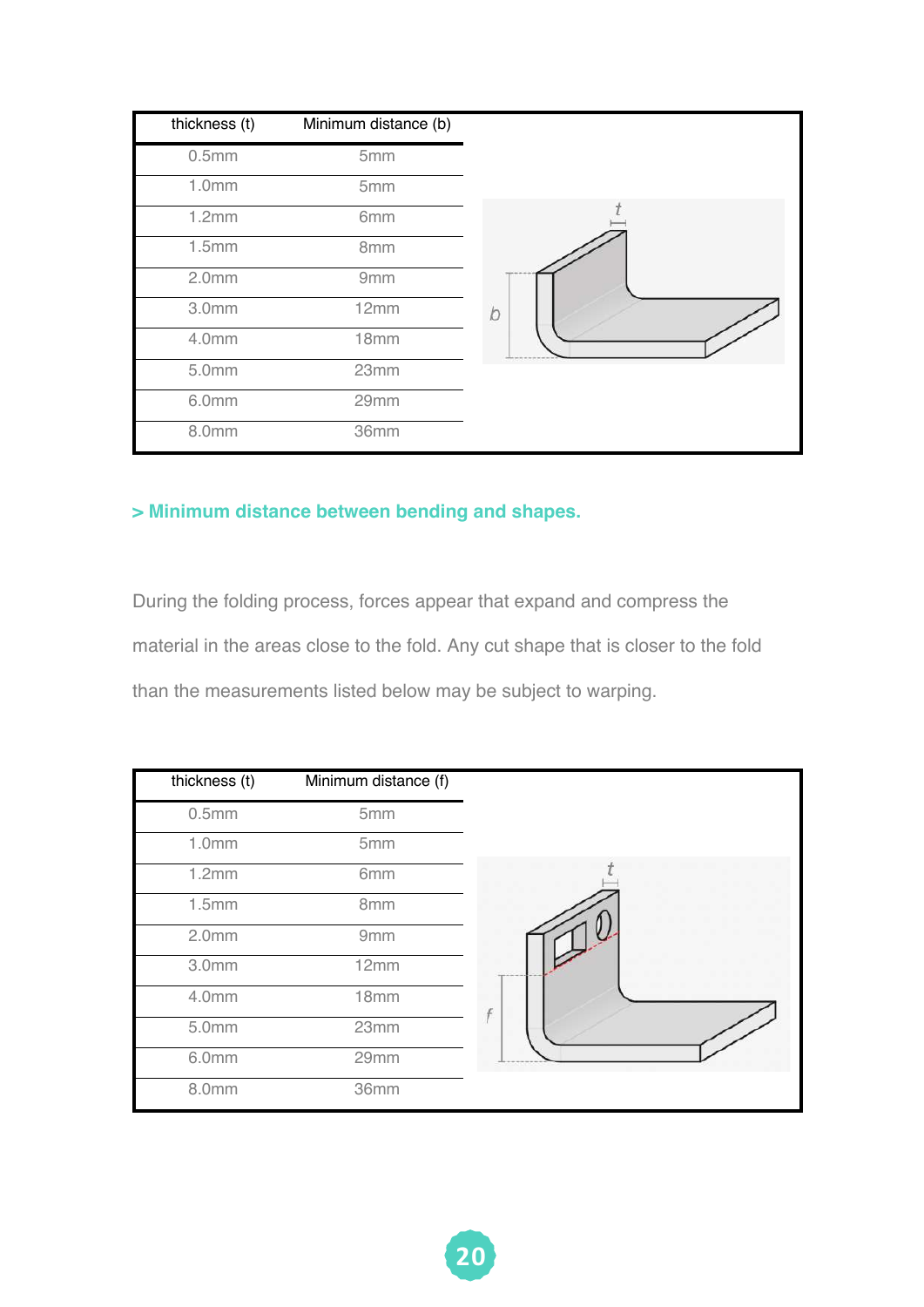It is possible to properly manufacture parts that do not comply with the tables of Minimum Bend Height Measurement and/or the minimum distance between bends and forms, even so, the correct result of the bend is not guaranteed by LaserBoost, if your design does not comply with the specifications of the mentioned tables.

If the correlation between the design and these tables is not meet, in addition to the folding quality itself, other factors such as the resistance, hardness and other characteristics of the material may be affected. You can find more information about these cases in our Terms and Conditions of Service.